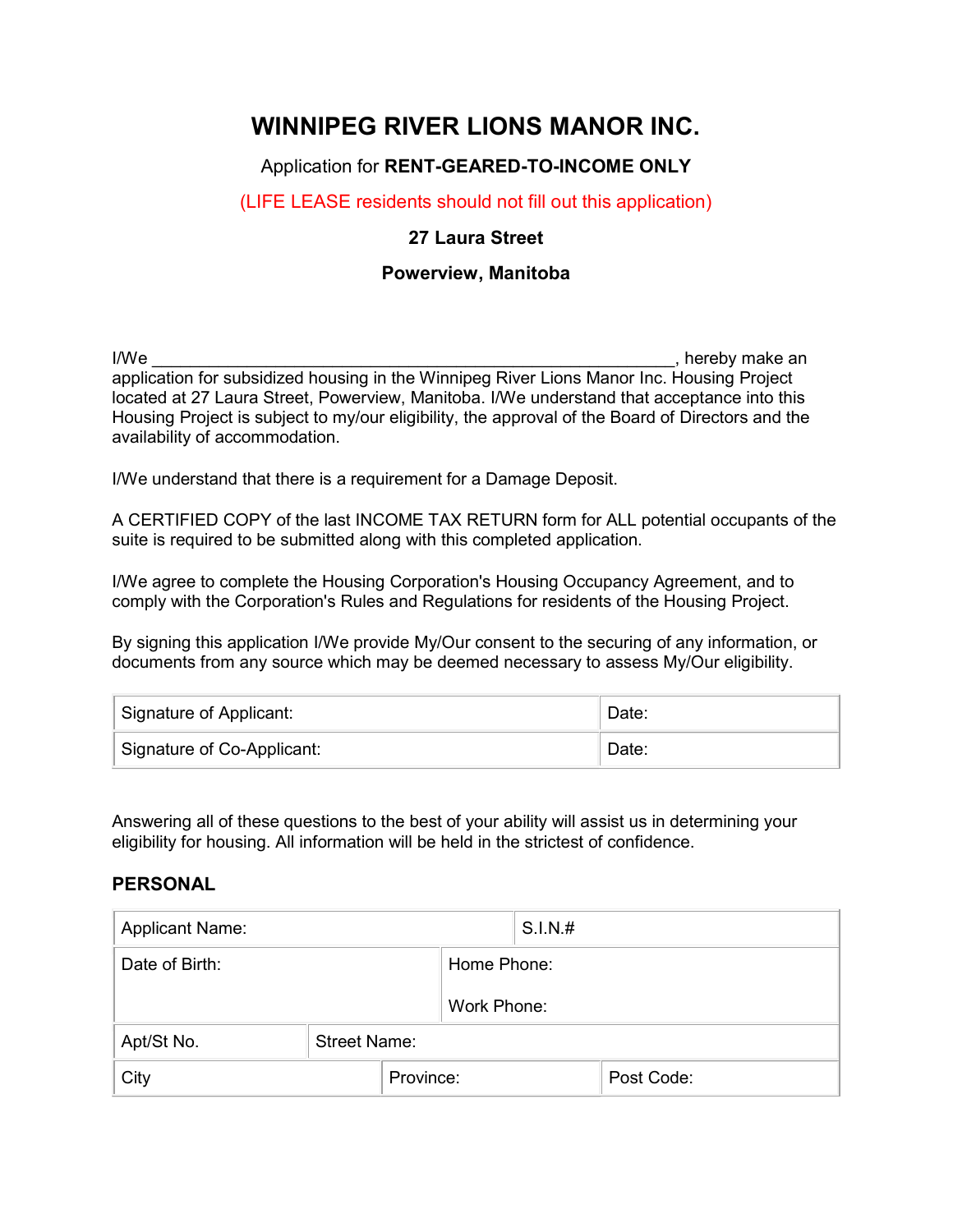| Co-Applicant Name: |                     | Co-Applicant S.I.N.# |  |            |
|--------------------|---------------------|----------------------|--|------------|
| Date of Birth:     |                     | Home Phone:          |  |            |
|                    |                     | Work Phone:          |  |            |
| Apt/St No.         | <b>Street Name:</b> |                      |  |            |
| City               | Province:           |                      |  | Post Code: |

# PREVIOUS LANDLORD

| 1) How long have you resided at the above<br>address? | 2) Are you Canadian Citizen? Yes or No                                  |
|-------------------------------------------------------|-------------------------------------------------------------------------|
| 3) What is your current Rent/Month:                   | 4) If you are a renter, what is your CURRENT<br>Landlord/Agent's Phone: |
| 5) and your CURRENT Landlord/Agent's<br>Address:      | 6) What was your PREVIOUS Address:                                      |

# HOUSEHOLD AND DEPENDENTS

i.

| Please list all of the people in your household who will reside with you. |                   |                                  |               |
|---------------------------------------------------------------------------|-------------------|----------------------------------|---------------|
| (PLEASE PRINT).                                                           |                   |                                  |               |
| <b>Surname</b>                                                            | <b>Given Name</b> | <b>Relationship to applicant</b> | Date of Birth |
|                                                                           |                   |                                  |               |
|                                                                           |                   |                                  |               |
|                                                                           |                   |                                  |               |
|                                                                           |                   |                                  |               |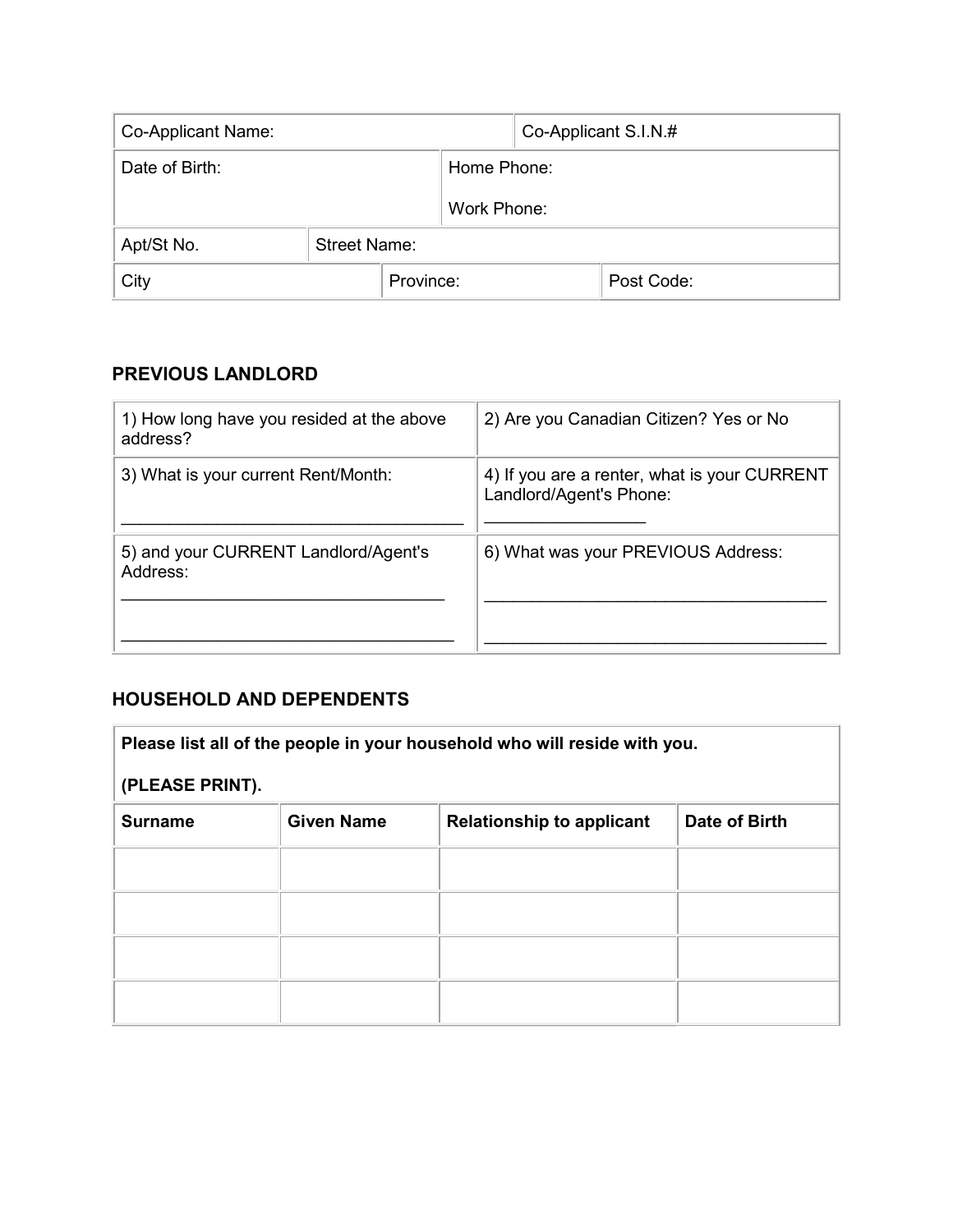# ACCOMMODATION REQUIRED.

| 1 Bedroom                        | 2 Bedrooms                             |
|----------------------------------|----------------------------------------|
|                                  | (not available for subsidized renters) |
| Parking Required Yes or No       | <b>Number of Stalls</b>                |
| <b>Vehicle Make</b>              | Year                                   |
| <b>Desired Date of Occupancy</b> |                                        |
|                                  |                                        |

### FINANCIAL INFORMATION:

| <b>Employed Yes/No</b>                                           | Full Time                              |  |  |
|------------------------------------------------------------------|----------------------------------------|--|--|
|                                                                  |                                        |  |  |
| <b>Employer</b><br>Name <b>______________________________</b>    |                                        |  |  |
| <b>Retired Yes/No</b>                                            | <b>Other (Please specify)</b>          |  |  |
| Gross Household Annual Income from all sources before deductions |                                        |  |  |
|                                                                  |                                        |  |  |
| Sources of income (annual): (Circle Applicable Sources)          |                                        |  |  |
| A. Employment                                                    | <b>B. Unemployment Insurance</b>       |  |  |
| (Including self-employment)                                      |                                        |  |  |
| <b>C. Workers Compensation</b>                                   | <b>D. Provincial Social Allowance</b>  |  |  |
| <b>E. Municipal Social Assistance</b>                            | <b>F. Student Assistance/Allowance</b> |  |  |
| <b>G. Maintenance/Alimony Payments</b>                           | H. Old Age Security                    |  |  |
| I. Guaranteed Income Supplement (GIS)                            | <b>J. 55 Plus</b>                      |  |  |
| K. Canada Pension Plan                                           | L. Veteran Allowance and               |  |  |
|                                                                  | <b>Income Supplement</b>               |  |  |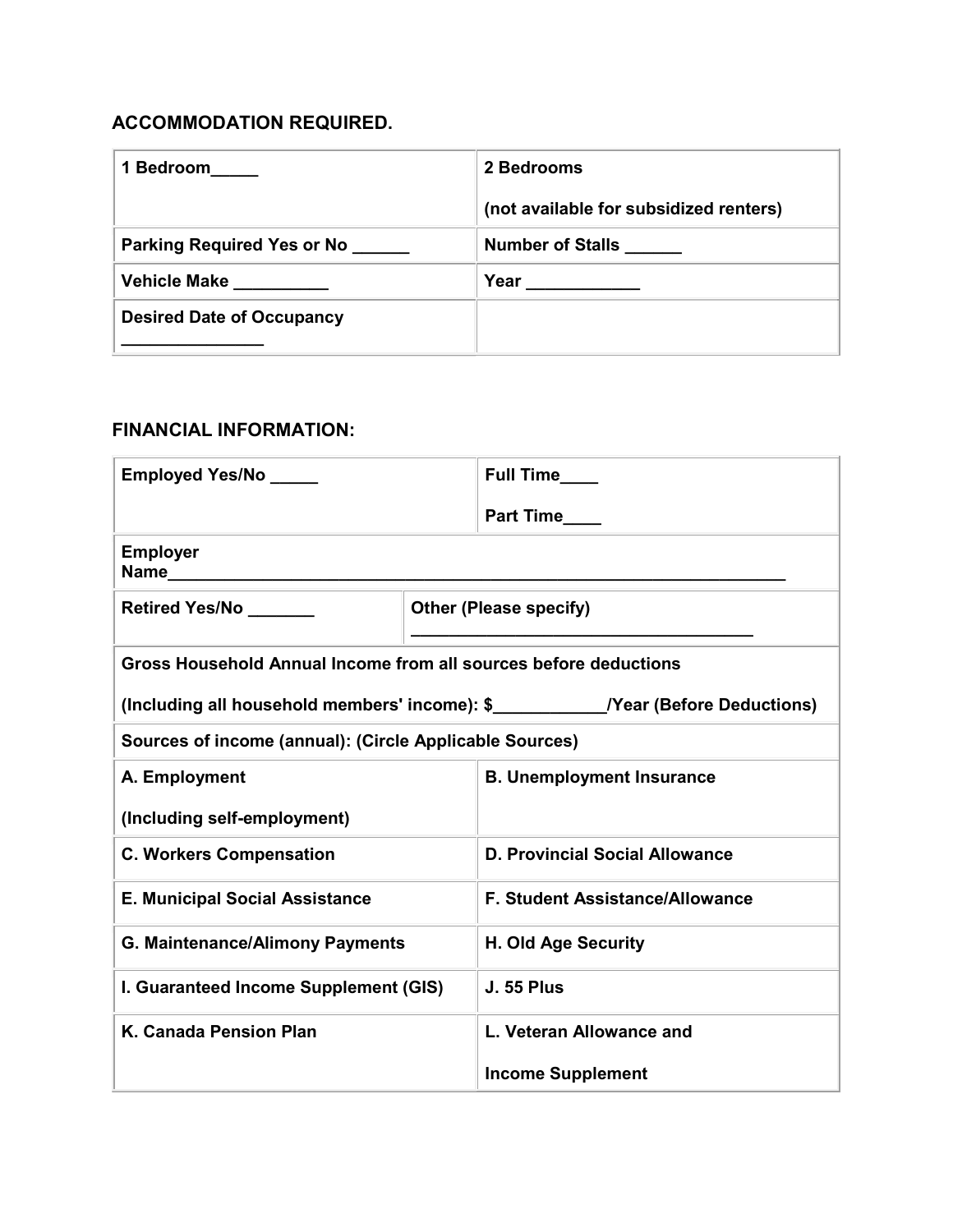| <b>M. Private Retirement Pension</b>                                          | N. Interest Income From Savings,         |  |  |
|-------------------------------------------------------------------------------|------------------------------------------|--|--|
|                                                                               | <b>Investments, Canada Savings Bonds</b> |  |  |
| Ο.<br>Other                                                                   |                                          |  |  |
| If receiving social assistance:                                               |                                          |  |  |
| <b>Worker's Name</b>                                                          | <b>Worker's Phone</b>                    |  |  |
| Contact Revenue Canada @ 983-6530 to obtain a                                 |                                          |  |  |
| <b>CERTIFIED COPY OF YOUR INCOME TAX RETURN</b>                               |                                          |  |  |
| If employed, you are required to supply your last three months payroll stubs. |                                          |  |  |

# REFERENCES (Please list two)

| (1) Name: ______________________________ | Address: _________________ |
|------------------------------------------|----------------------------|
| (1) Telephone: __________________        | <b>Relationship:</b>       |
| (2) Name: ______________________         | Address: ________________  |
| $(2)$ Telephone:                         | <b>Relationship:</b>       |

# OTHER INFORMATION PERTINENT TO THIS APPLICATION (I.E. Special Needs)